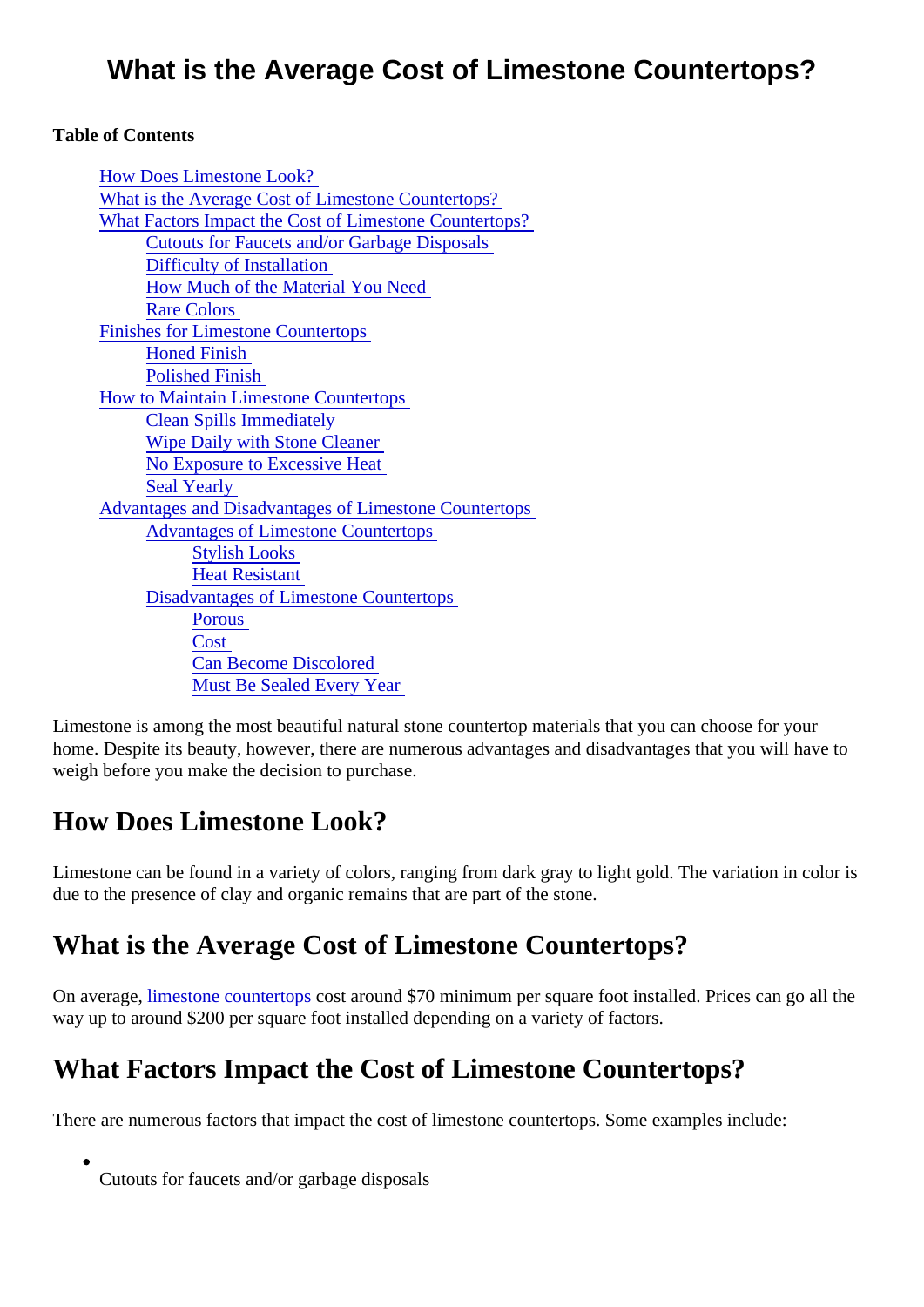Difficulty of installation

How much of the material you need

Rare colors

#### **Cutouts for Faucets and/or Garbage Disposals**

It is likely that you will require cutouts for sink faucets and/or garbage disposals depending on where you are installing the countertop. These cutouts are likely to raise the overall price of the project.

#### **Difficulty of Installation**

Something else that can raise the cost of limestone countertop installation is the difficulty of the installation process. If your countertop needs to be cut in multiple different angles to work in the space, this will cause the cost to go up.

#### **How Much of the Material You Need**

As with any countertop material, one of the primary factors that can impact the cost is how much of the material you require for your project. The more limestone you need for your new countertop, the higher the cost of the project will be.

# **Rare Colors**

Another factor that can cause prices to increase is rare colors. If you choose a color of limestone that is in limited supply, you can expect to pay more for it.

#### **Finishes for Limestone Countertops**

When purchasing your new limestone countertop, there are two options that you can choose from for finishes. You can choose to have either a honed finish or a polished finish. Both are explained in further detail below.

# **Honed Finish**

A honed finish will give your limestone countertop more of a matte look. Having a honed finish will make your limestone countertop appear more natural looking. Honed finishes tend to cost more than polished finishes.

# **Polished Finish**

If you are looking for a shinier finish, you can choose to have a polished finish. Having a polished finish will make your limestone countertop stand out in the room. Polished finishes usually cost less than honed finishes.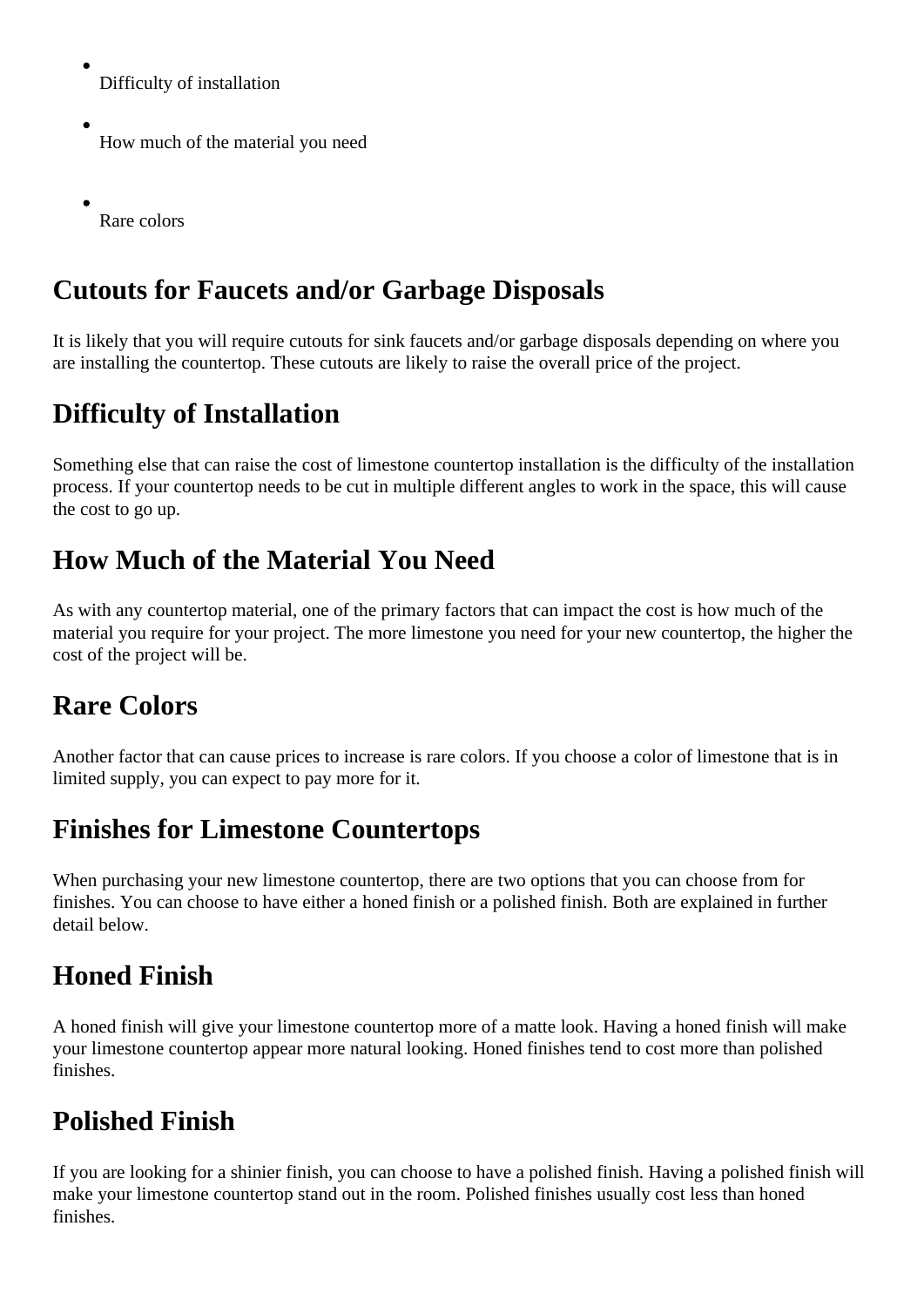## <span id="page-2-0"></span>**How to Maintain Limestone Countertops**

One of the major downsides to having limestone countertops is the maintenance that you must keep up on. Although they look very nice, you will have to put in some effort to keep your limestone countertops looking that way. Here are some helpful tips for keeping your limestone countertop in top shape.

# **Clean Spills Immediately**

To keep your limestone countertop in great shape, make sure to clean any spills that occur immediately. Limestone is porous and will stain very easily if you leave spills on the surface. This is especially the case when the spill in an acidic substance, such as orange juice or coffee.

# **Wipe Daily with Stone Cleaner**

Another maintenance requirement for keeping your limestone countertops looking good is to wipe down the surface daily using a stone cleaner. Be sure to use only stone cleaner that is suitable for limestone, as any harsh cleaners could damage the countertop.

#### **No Exposure to Excessive Heat**

Although limestone countertops are heat resistant, they do have their limits when it comes to heat tolerance. Do not expose your limestone countertop to excessive heat. If you do so, the surface can become discolored. Some examples of excessive heat include hot pots and pans from the stove and hot hair styling tools.

# **Seal Yearly**

Limestone countertops are porous and must be sealed every year to prevent potential liquid damages.

#### **Advantages and Disadvantages of Limestone Countertops**

|                      | Advantages Disadvantages  |
|----------------------|---------------------------|
| Stylish looks Porous |                           |
| Heat resistant Cost  |                           |
|                      | Can become discolored     |
|                      | Must be sealed every year |

Advantages and Disadvantages

As you will find with any other countertop materials, limestone countertops come with advantages and disadvantages. Both categories are explained in further detail below.

#### **Advantages of Limestone Countertops**

# **Stylish Looks**

The primary advantage of limestone countertops is the high quality looks of the natural stone. Whether you choose gold, gray or any other color available, limestone will always bring attention to your countertop.